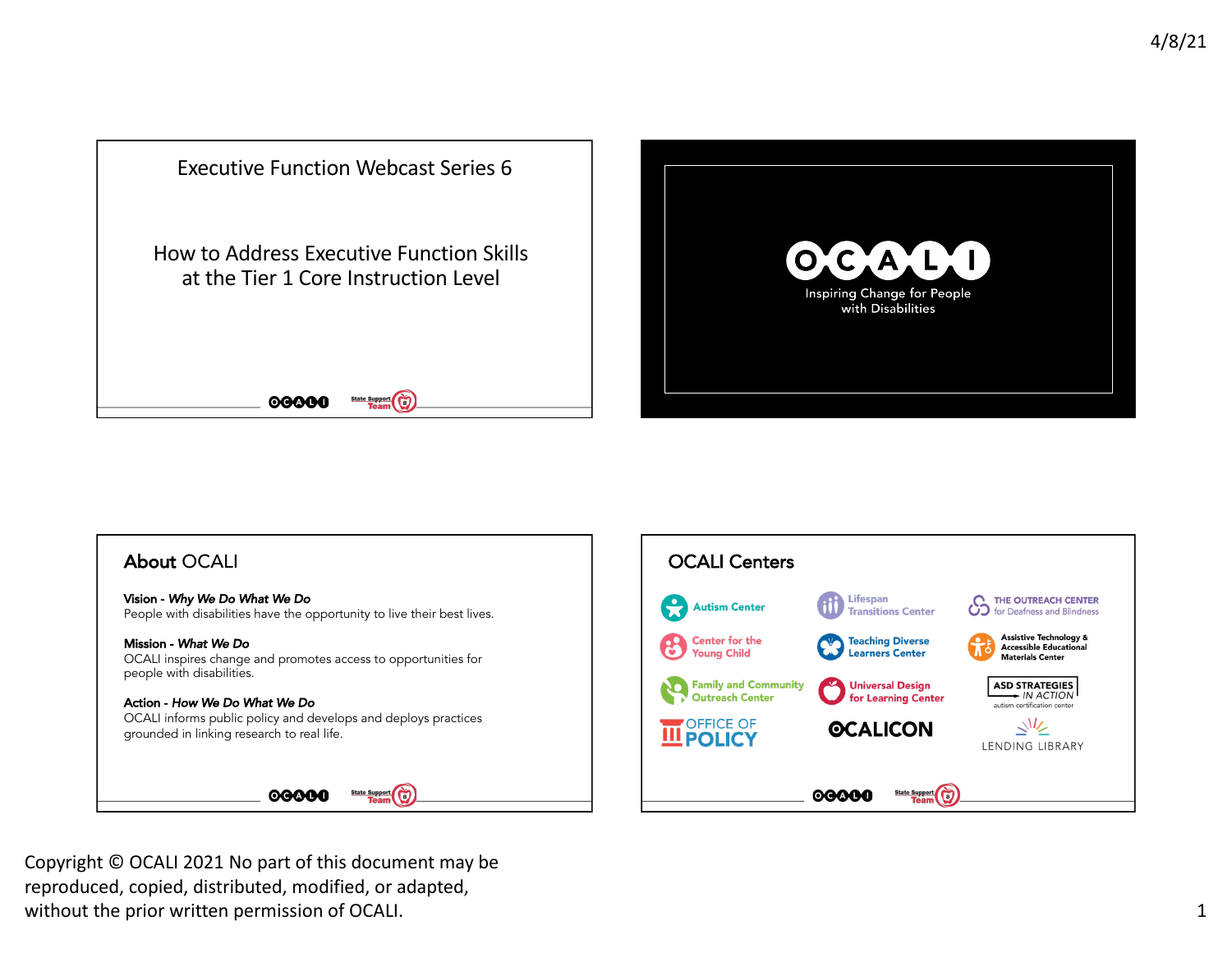



 Copyright © OCALI 2021 No part of this document may be reproduced, copied, distributed, modified, or adapted, without the prior written permission of OCALI. 2002 2022 2023 2024 2028 2024 2024 2028 2024 2028 2024 2028 202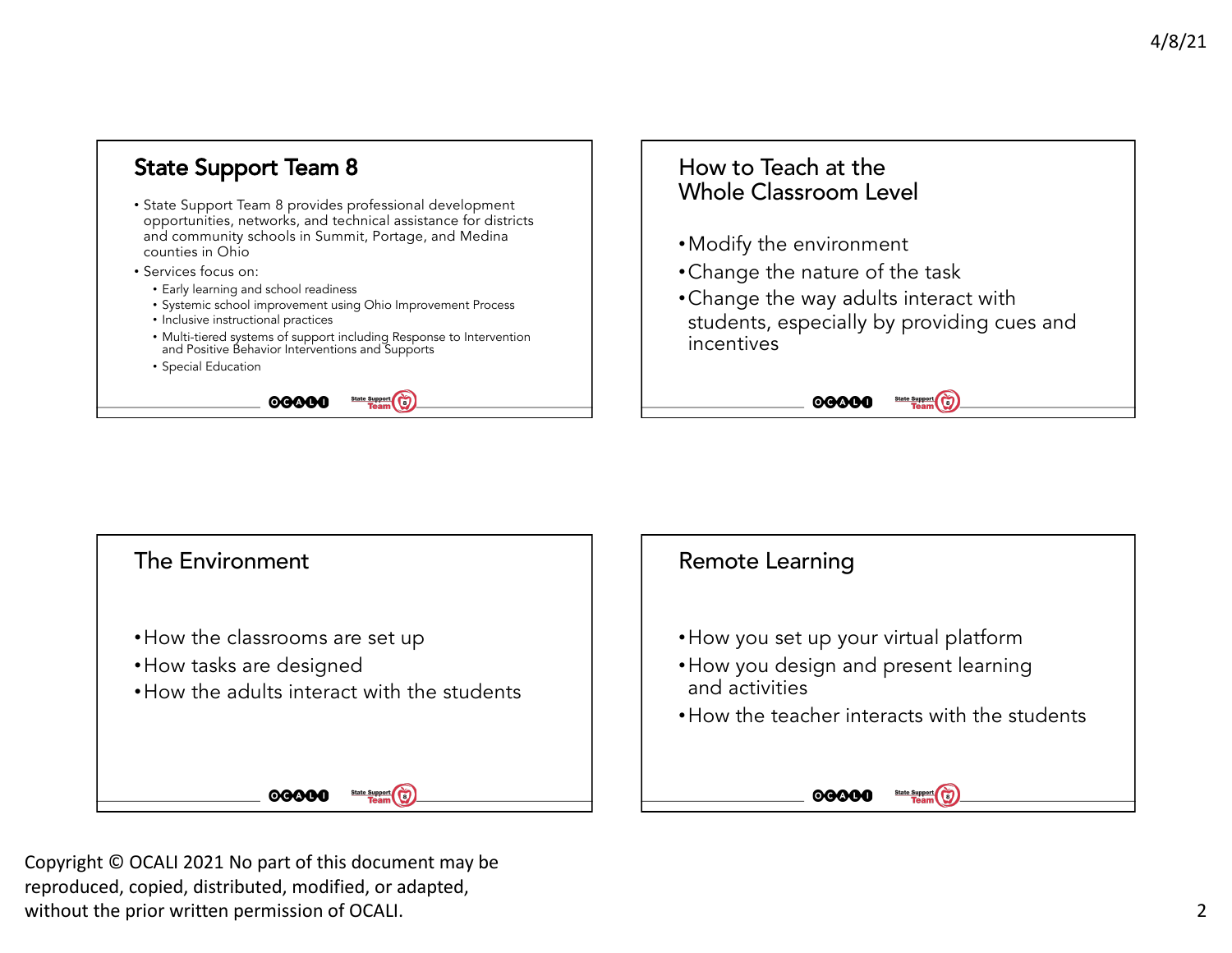



 Copyright © OCALI 2021 No part of this document may be reproduced, copied, distributed, modified, or adapted, without the prior written permission of OCALI.  $\qquad \qquad \qquad$  3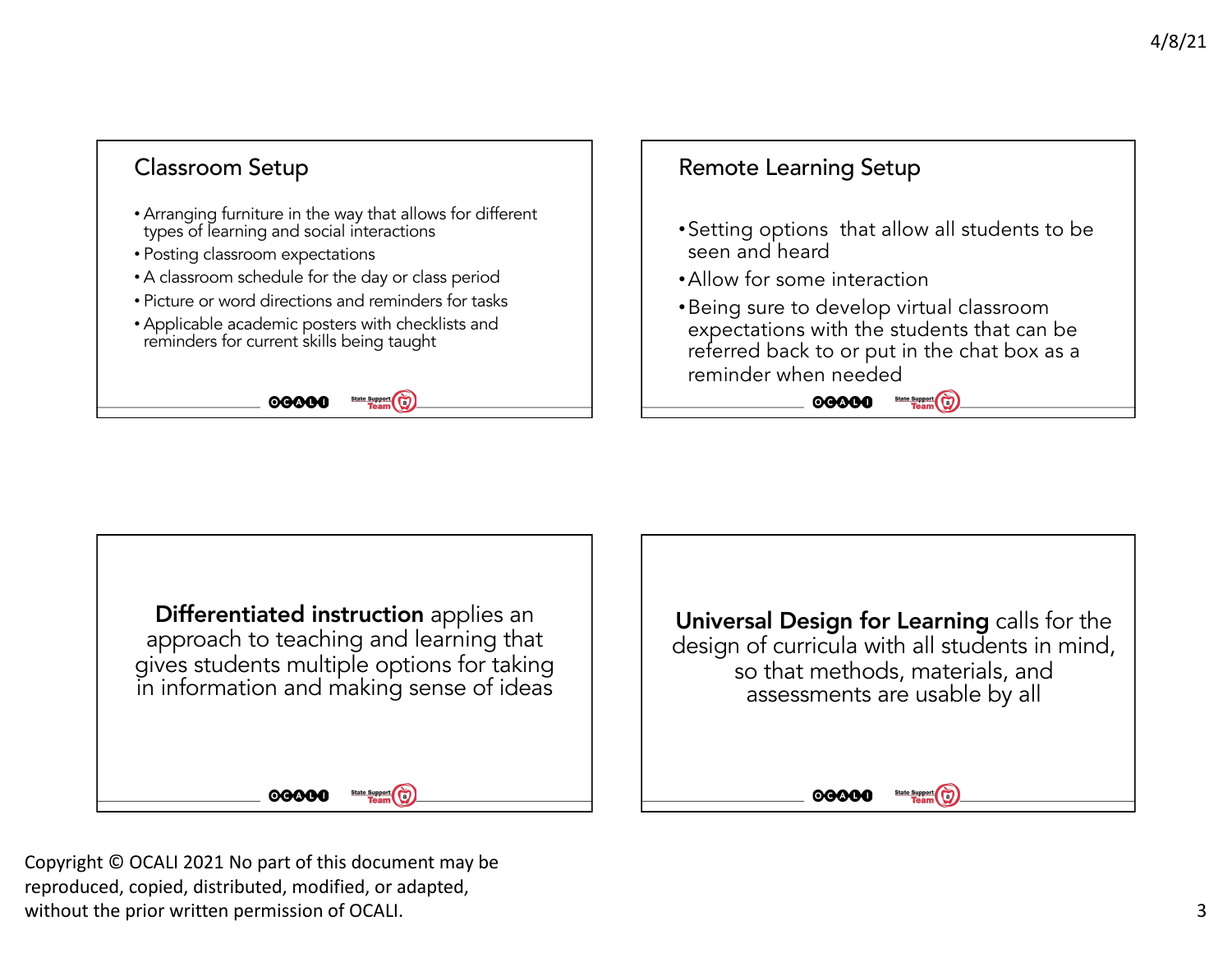



 Copyright © OCALI 2021 No part of this document may be reproduced, copied, distributed, modified, or adapted, without the prior written permission of OCALI.  $\blacksquare$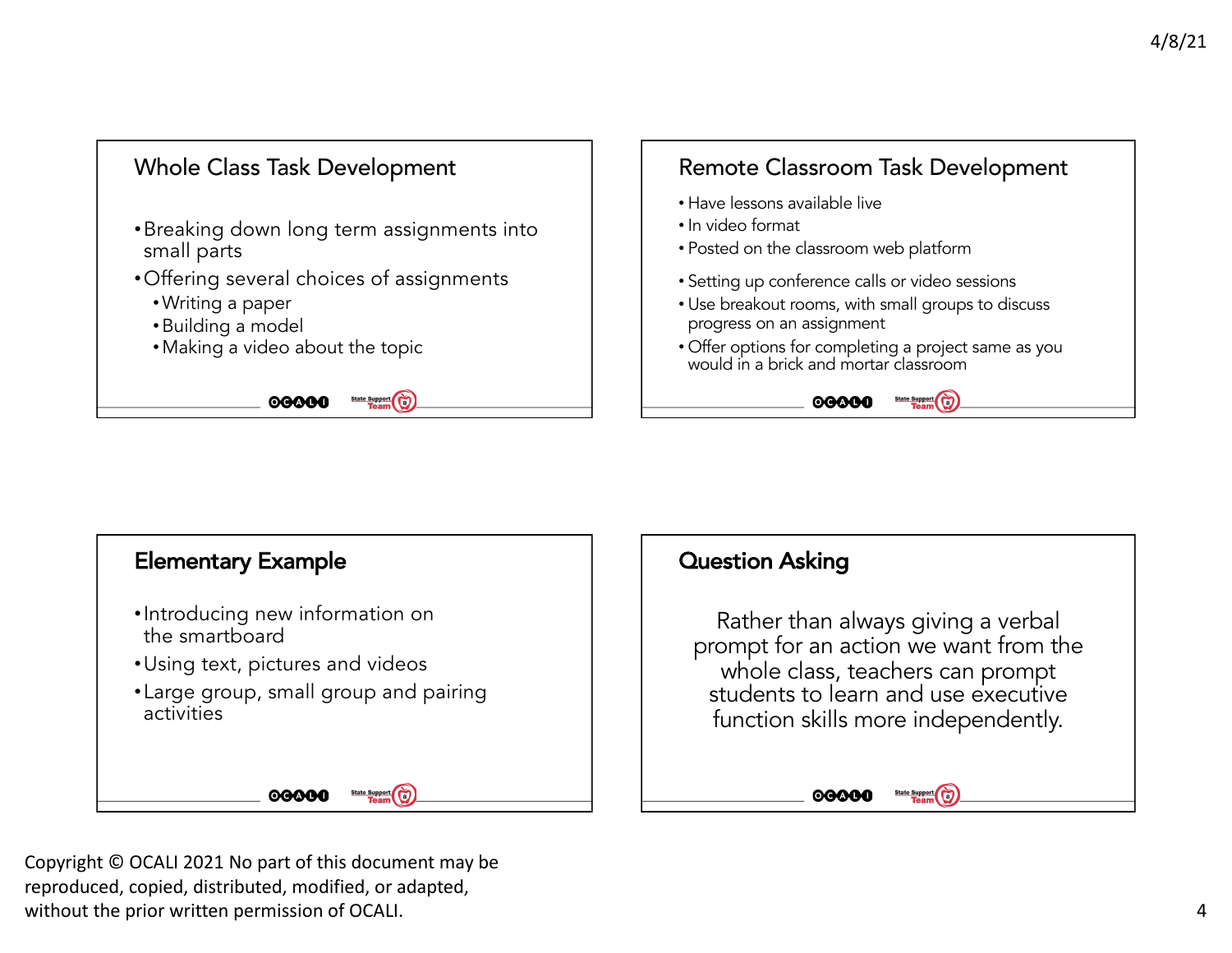



 Copyright © OCALI 2021 No part of this document may be reproduced, copied, distributed, modified, or adapted, without the prior written permission of OCALI. The set of the set of the set of the set of the set of the set of the set of the set of the set of the set of the set of the set of the set of the set of the set of the set of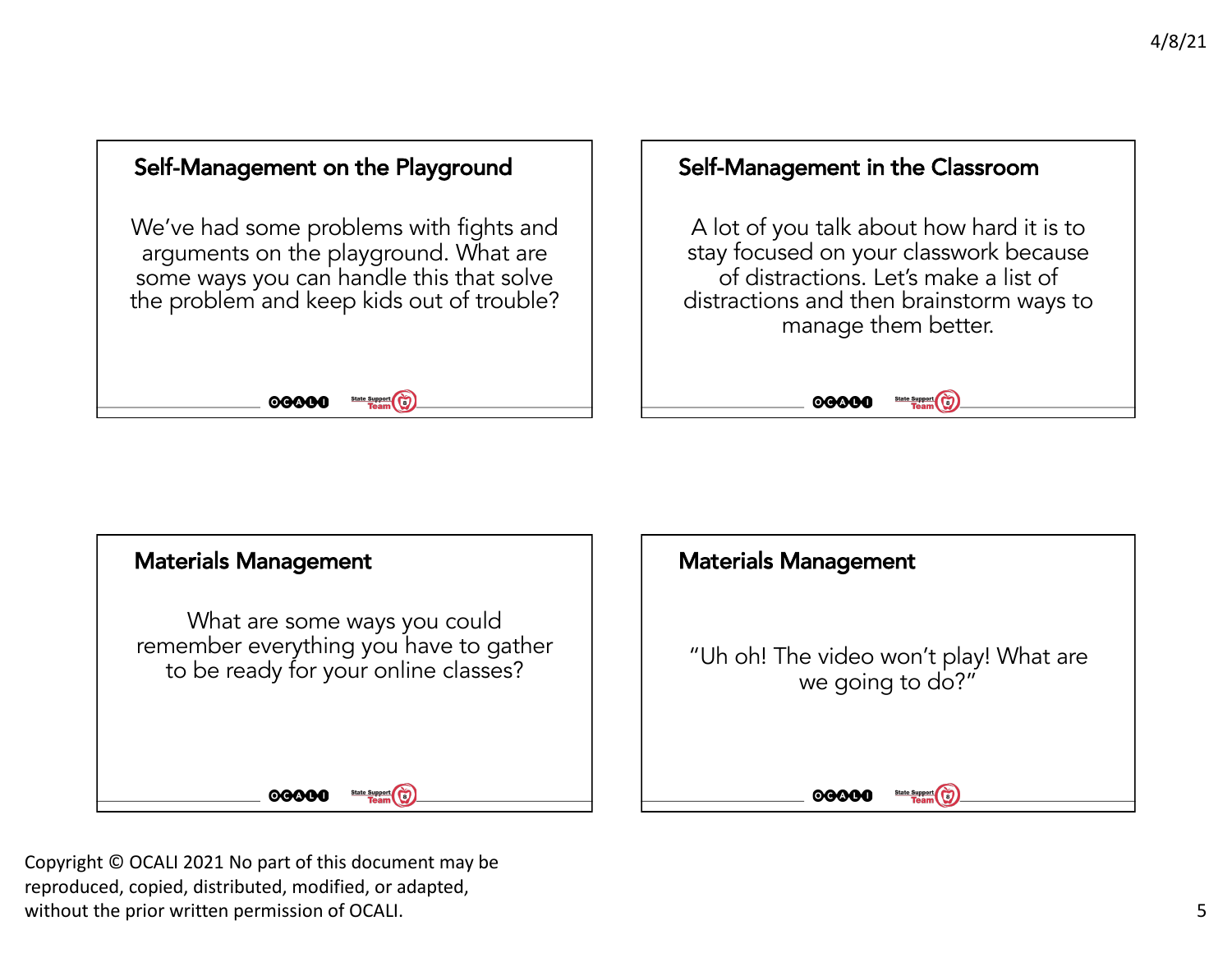## Materials Management Turning in Homework

 Class, for the last 3 weeks you have been handing in 75% of homework assignments. If we can raise that percentage to 90% for the first 3 days this week, then Thursday will be a nohomework night.

> 00000 State Support

## Self-Management Unkind Statement

 Lately I've heard several students in the class say unkind things to their classmates. I'm going to start listening for cooperative and encouraging comments. When I hear someone say something positive, I'm going Friday, we can have a popcorn party for the to put a chip in this jar. If the jar is full by last half hour of the day.

> 00000 State Support

## Time Management in a Remote Learning Classroom

 The teacher wants to work on all students signing into math class on time with all their materials ready. She uses the classroom communication system to send a nightly reminder about what time class is starting and what materials will be used for that session.

00000



 She sets up an incentive that when everyone arrives on time with needed materials, they get the choice of odd or even only problems or an online dance party for the last 3 minutes of class.



 Copyright © OCALI 2021 No part of this document may be reproduced, copied, distributed, modified, or adapted, without the prior written permission of OCALI.  $\qquad \qquad \qquad \textbf{6}$